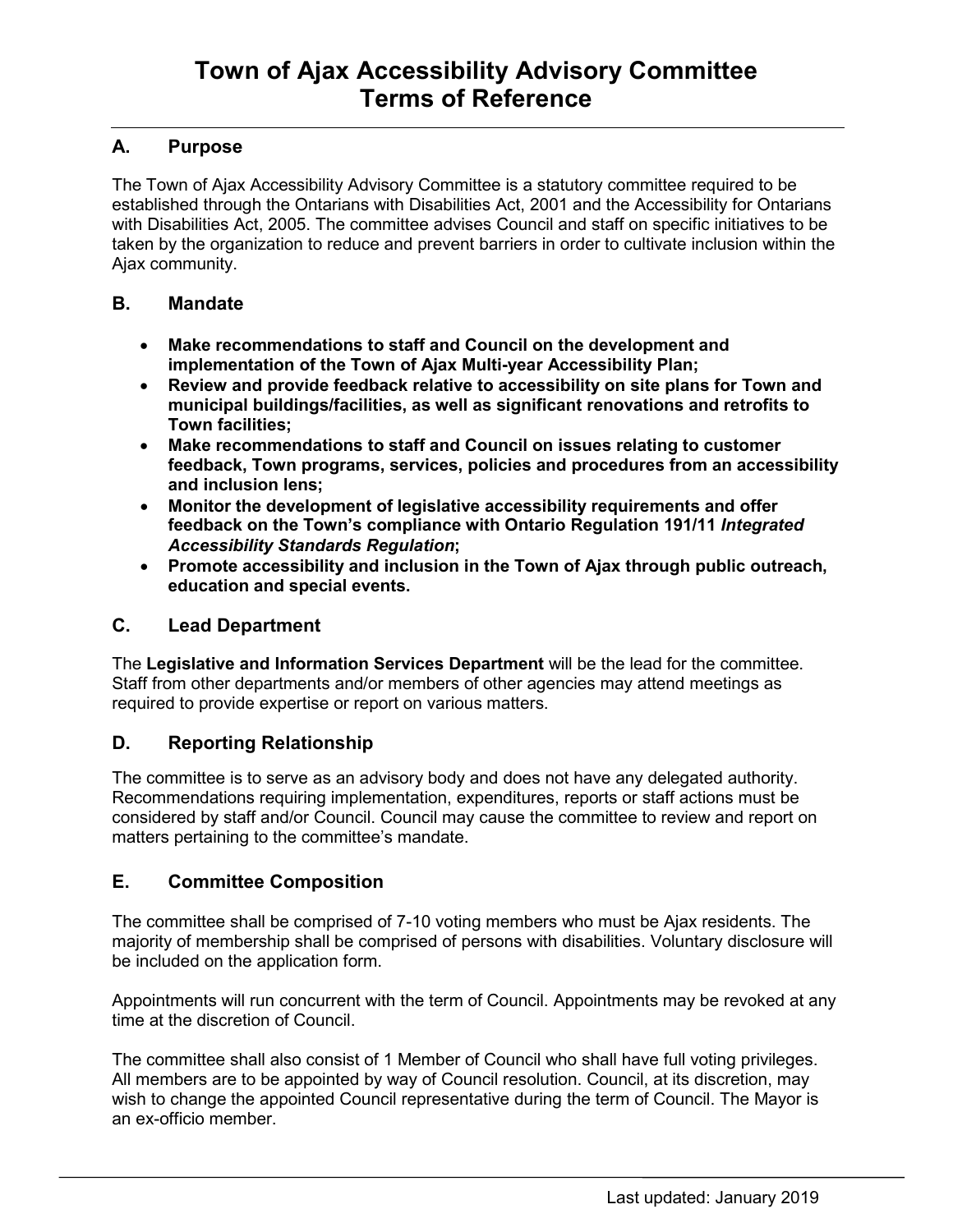# **Town of Ajax Accessibility Advisory Committee Terms of Reference**

A representative from the **Legislative & Information Services Department** will serve as a staff resource liaison to the committee as well as provide organizational and procedural support. Other staff and delegates may be invited to provide input at times, however, they are not to be counted towards quorum and do not have voting privileges.

# **F. Chairperson**

The Chairperson is responsible for leading the discussion at each meeting pursuant to the meeting agenda and the committee's mandate. If a Chair or Vice-Chair is not present, members are to select an acting Chairperson to serve in the same capacity for the duration of that meeting. The annual rotation process for the Chair and Vice Chair is outlined in **Committees and Boards Policy 047**.

## **G. Subcommittees**

Subcommittees *may* be formed to complete specific tasks related to the committee's mandate and work plan but must report through the committee.

## **H. Decision Making and Voting**

Where possible, decisions and recommendations will be made by way of consensus. When a formal vote is necessary, a motion must be moved and seconded prior to voting. A resolution is deemed to be carried if the majority of members present vote in the affirmative. Recorded votes shall not be permitted. The committee shall not reconsider a previous decision, unless directed to so by Council.

## **I. Work Plan**

The committee work plan shall be developed by **Legislative & Information Services** and will appear as a standing item on the agenda so as to facilitate a regular review by the staff liaison representative(s) and/or the committee if deemed to be necessary.

# **J. Meeting Structure and Format**

Meetings will generally be scheduled on a monthly basis, with the exception of July and August. Accessibility Advisory Committee Meetings shall be scheduled the third Wednesday of the month, from 6:30 – 8pm. The Committee shall meet a minimum of four times annually.

An agenda package, including meeting materials and previous meeting minutes will be posted on the Town's website one week in advance of the meeting date. The Committee Coordinator will provide minute-taking support to the committee.

Staff shall be responsible for forwarding substantive action items and recommendations to the appropriate staff for review and action as necessary. Staff presenting to a committee or soliciting feedback shall be responsible for following up on the feedback received. An update shall be provided to Members at a future meeting. All recommendations must relate to the committee's mandate.

In consultation with the committee and Council, staff from the **Legislative & Information Services** department will generate content for each meeting so as to ensure progress of the committee's work plan.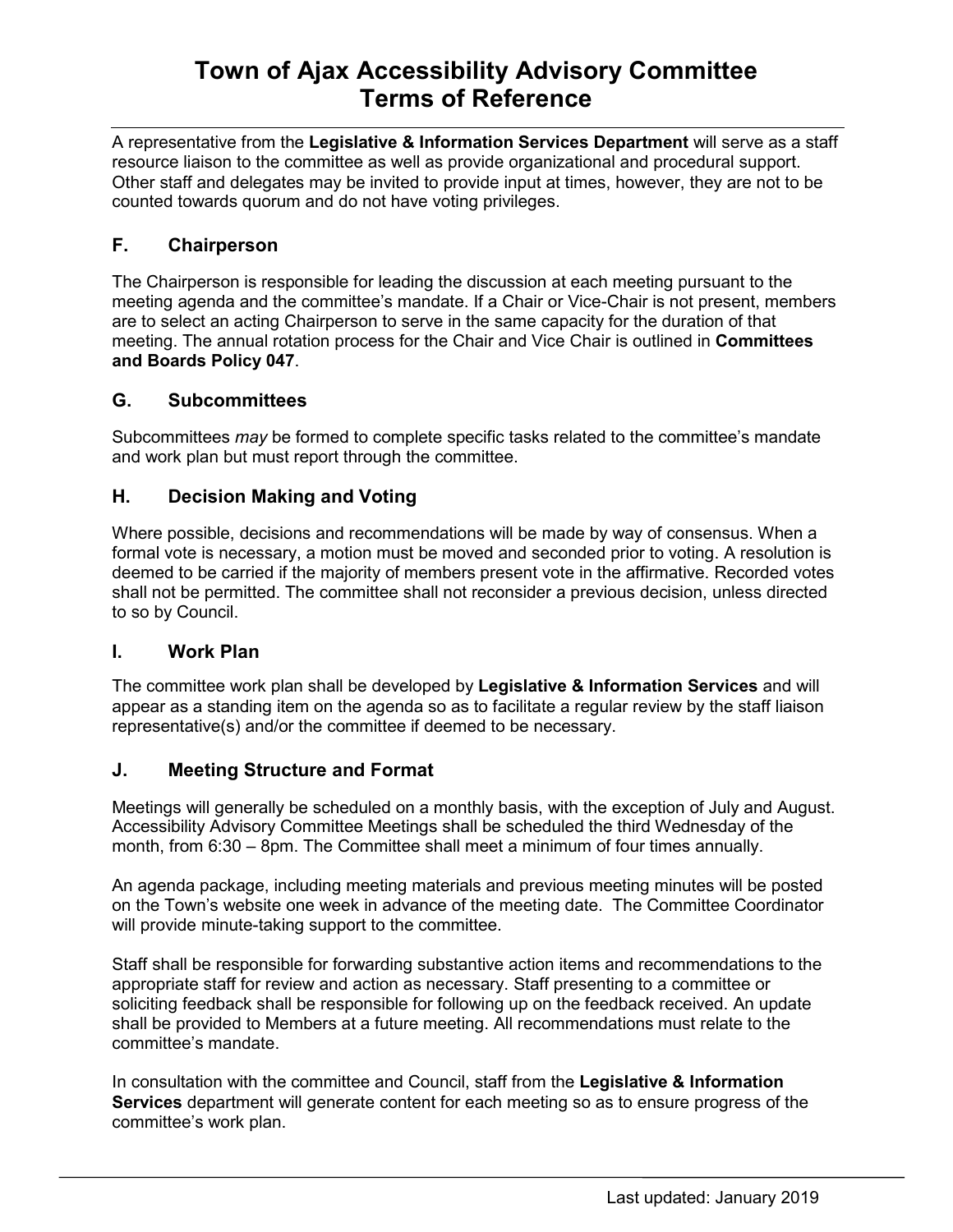# **Town of Ajax Accessibility Advisory Committee Terms of Reference**

Committee meetings are open to the public and are subject to the provisions of Section 239 of the *Municipal Act, 2001*. Members of the public who are in attendance shall not interfere with the conduct of the committee.

The *Town of Ajax Committee/Board Policy & Procedure* (Policy 047) shall be followed for all matters not specifically addressed within this document. These Terms of Reference are established by Council and can only be altered by Council approval.

## **K. Meeting Procedures**

### **1. Attendance**

A minimum of 6 voting members shall be required for a meeting to be held. In the absence of a meeting, the Committee Coordinator may circulate content to members through alternative means (email) in order to obtain informal feedback for that particular item, especially those items that are time-sensitive in nature.

## **2. Agenda**

Meeting structure, agenda and minute formats should meet the needs of individual Advisory Committees, while ensuring consistency, completeness and accountability. The following components shall be included in Accessibility Advisory Committee agendas:

- a) Call to Order
- b) Conflict of Interest
- c) Approval of Minutes
- d) Presentations/Discussion Items
- e) Standing Items
	- i. Site Plan Updates
	- ii. Work Plan Review
- f) Correspondence
- g) Feedback Updates
- h) New/Other Business
- i) Next Meeting
- j) Adjournment

Staff liaisons or those staff with a forecasted agenda item shall submit agenda content to the Committee Coordinator by no later than noon, one week prior to the scheduled meeting date. If no substantive agenda content is received by the content deadline, the meeting will be cancelled.

The business of each meeting shall be taken up in the order in which it is listed on the agenda, unless otherwise agreed to by members present.

### **3. Minutes**

Minutes shall briefly outline the substance of each item listed on the agenda, including action items and recommendations. Draft Minutes of each meeting shall be posted on the Town's website once available, and shall be presented to the Committee at its next meeting for approval.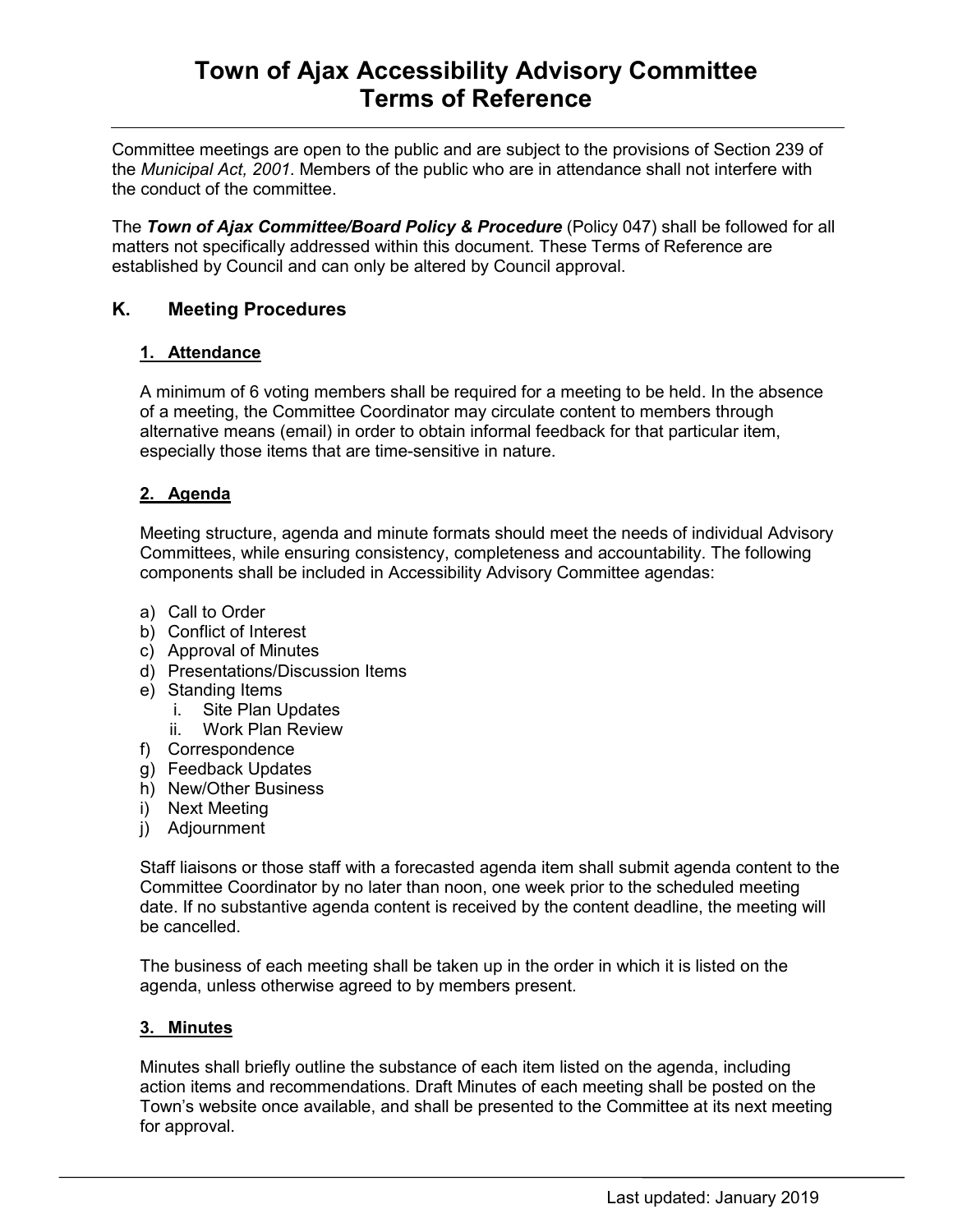### **4. Presentations to Committee**

Individuals interested in presenting as a delegation to the Accessibility Advisory Committee must submit their request to Town Staff (staff liaisons and/or Committee Coordinator) in writing, no later than **two weeks** prior to the scheduled meeting date. Only one spokesperson per group/organization shall be permitted to speak on a matter. Individuals shall be limited to speak for no more than 10 minutes. A five minute extension to speak may be decided, without debate, by a majority of Committee Members present.

Individuals making a presentation to the Accessibility Advisory Committee shall not:

- a) Speak disrespectfully of any person
- b) Use offensive words
- c) Speak on any subject other than the subject for which they have received approval to address Committee
- d) Disobey the decision of the Chair or Committee
- e) Enter into cross debate with other persons present, Town staff, Members or the Chair

Members shall be permitted to ask questions of delegate(s), but shall not make statements to enter into debate with such persons.

#### **5. Rules of Order**

Members are encouraged to ask questions engage in discussion and share feedback following presentations and delegations. The committee Chair shall maintain order and decorum during the meeting and decide the order of questions.

Members shall indicate to the Chair their desire to speak and wait to be acknowledged by the Chair before speaking. Only one member shall speak at a time. All members are equal and no member has seniority over another member. No member shall interrupt another member while speaking.

### **6. Conflict of Interest**

Members shall adhere to the Town of Ajax Code of Conduct for Local Boards. It is the responsibility of Members to identify and disclose any conflict of interest as defined under the *Municipal Conflict of Interest Act*.

Members shall disclose and conflicts at the opening of a meeting, prior to any discussion on the matter, and shall not take part in discussion or vote on such matter. Members shall not in any way attempt to influence the voting on a matter before, during or after the meeting. Where a member is absent from a Meeting which included a matter on which they have a conflict of interest, the member shall disclose the conflict at the next meeting they attend. All disclosed conflicts of interest shall be recorded in the meeting minutes and in the Town's Conflict of Interest Declaration Registry.

### **7. Electronic Meeting Participation**

A Member may be permitted by resolution of the Committee to participate in a Meeting remotely via electronic means (e.g. video or audio teleconference), provided that the Meeting is a special